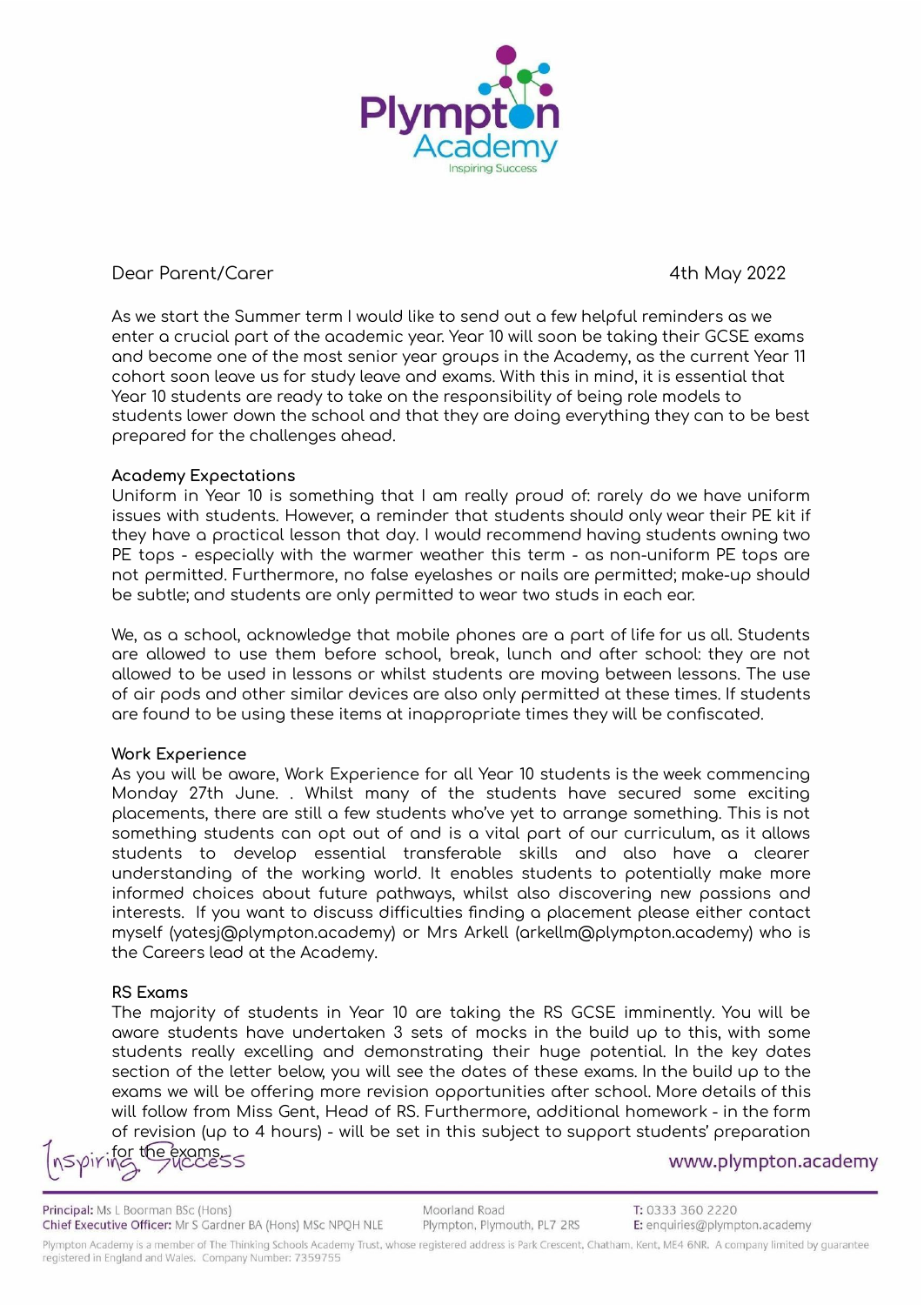

#### **Mock Exams**

At the end of Year 10 we always look to assess students using mock examinations. This gives both teachers and students a strong understanding of the progress they are making after two years of studying at Key Stage 4. It also allows us to put interventions in place for Year 11 so we can start the next academic year proactively and productively. These mocks will start mid June and students will be given individual exam timetables later this half term.

#### **New Tutor**

Mr Presland will be taking over as tutor of 10LBL this term. Mrs Blount left us at Easter having been at the Academy for the last couple of years. Mr Presland joined the Academy in September so will know many of the students already and vice versa which is very helpful. If you need to contact Mr Presland as the tutor of your child please email preslandj@plympton.academy.

## **Sixth Form Taster Day**

The Sixth Form Taster Day, on Thursday 7th July, will provide students with the opportunity to explore different Post 16 option routes. Students will be introduced to some of the subjects we offer at the Academy and find out what it is like to be part of our Sixth Form. We will also discuss Post 18 options, and how choosing different routes now can inform options later. A small cohort of students will also be selected to participate in a trip to other local Post 16 providers; should your child be chosen, we will be in contact with further details.

| Date              | Event                             |                      |
|-------------------|-----------------------------------|----------------------|
| 16/5/22- pm       | RS exam 1 - Religion Modern World |                      |
| 26/5/22-pm        | RS exam 2 - Christianity          |                      |
| 27/5/22           | May Half Term                     |                      |
| 6/6/22            | Term 6 begins                     |                      |
| $8/6/22 - \rho m$ | RS exam 3 - Judaism               |                      |
| 13/6/22           | Mock exams begin                  |                      |
| 27/6/22           | Work experience begins            |                      |
| 6/7/22            | Sports Day                        |                      |
| 7/7/22            | Sixth Form Taster Day             |                      |
| 8/7/22            | Reserve Sports Day                |                      |
| ACCESS            | Plymfest                          | www.plympton.academy |

#### **Key dates:**

Principal: Ms L Boorman BSc (Hons) Chief Executive Officer: Mr S Gardner BA (Hons) MSc NPQH NLE Moorland Road Plympton, Plymouth, PL7 2RS

Plympton Academy is a member of The Thinking Schools Academy Trust, whose registered address is Park Crescent, Chatham, Kent, ME4 6NR. A company limited by guarantee registered in England and Wales. Company Number: 7359755